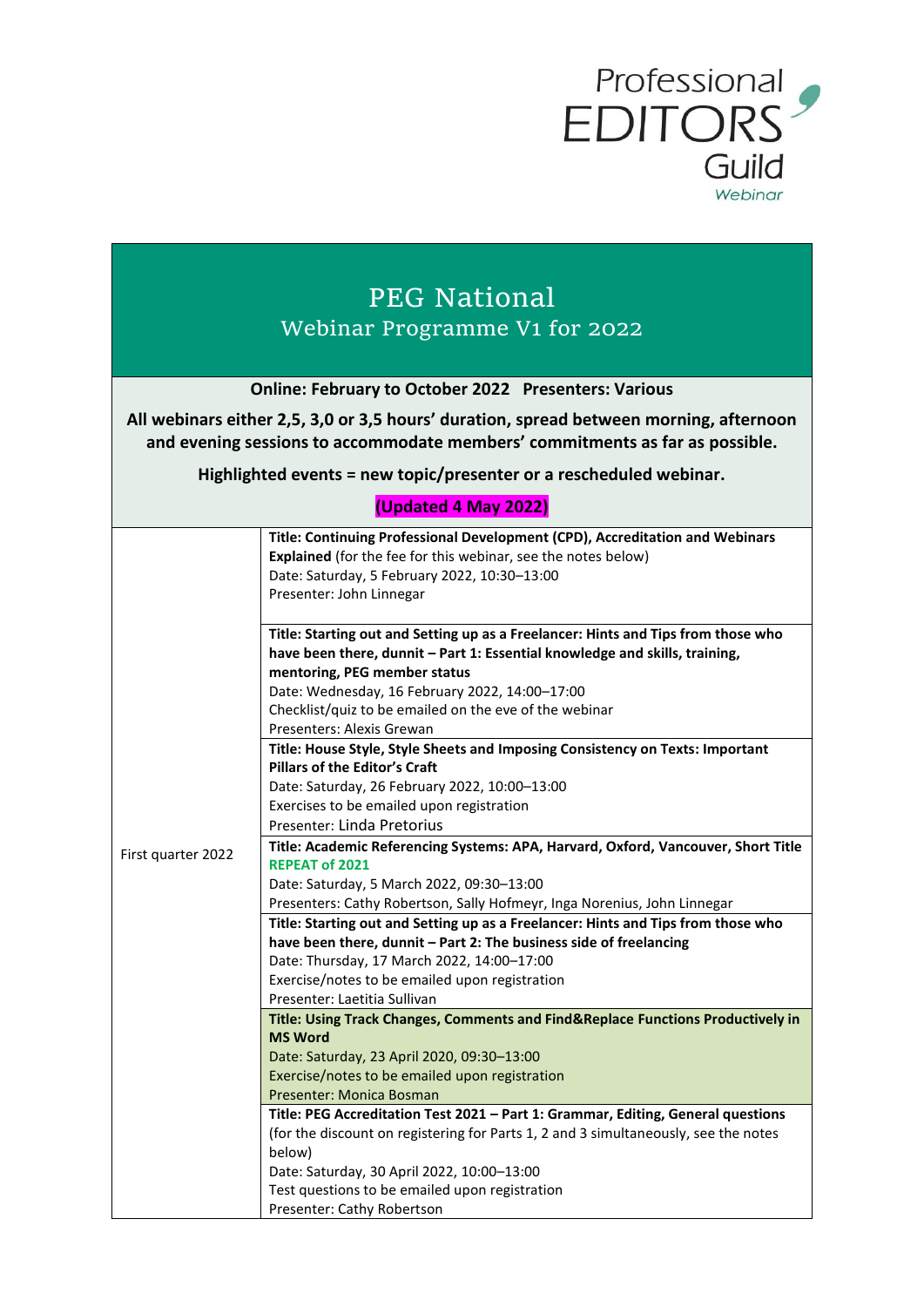

|                    | Title: Getting to grips with Paul Beverley's macros for Word to increase your              |
|--------------------|--------------------------------------------------------------------------------------------|
|                    | productivity                                                                               |
|                    | Date: Tuesday, 11 May 2022, 18:30-21:30                                                    |
|                    | Reading matter to be emailed upon registration                                             |
|                    | Presenters: Jennifer Yankopolus, a protégé of Paul Beverley, and Paul Beverley             |
|                    | Title: PEG Accreditation Test 2021 - Part 2: Academic Editing and General                  |
|                    | questions 4B and 4C                                                                        |
|                    | Date: Saturday, 14 May 2022, 10:00-13:00<br>Test questions to be emailed upon registration |
|                    | Presenter: Sally Hofmeyr and John Linnegar                                                 |
|                    | Title: PEG Accreditation Test 2021 - Part 3: Business Editing and Proofreading             |
|                    | questions                                                                                  |
|                    | Date: Thursday, 26 May 2022, 14:00-17:00                                                   |
|                    | Test questions to be emailed upon registration                                             |
|                    | Presenter: John Linnegar                                                                   |
|                    | Title: Imposter syndrome: What is it? And how do we overcome it?                           |
|                    | Date: Tuesday, 14 June 2022, 15:00-17:00                                                   |
|                    | Pre-webinar reading to be emailed upon registration                                        |
|                    | Presenters: tba                                                                            |
|                    | Title: Punctuation Problems and Pointers in English-language texts                         |
|                    | Date: Thursday, 23 June 2022, 18:00-21:00                                                  |
|                    | Exercises to be emailed upon registration                                                  |
|                    | Presenter: John Linnegar                                                                   |
|                    | Title: PEG Accreditation Test 2020 - Part 1: Grammar, Editing, General questions           |
|                    | <b>REPEAT of 2021</b>                                                                      |
|                    | Date: Saturday, 9 July 2022, 10:00-13:00                                                   |
|                    | Test questions to be emailed upon registration                                             |
|                    | Presenter: Cathy Robertson                                                                 |
|                    | Title: PEG Accreditation Test 2020 - Part 2: Editing, Proofreading, General                |
|                    | questions REPEAT of 2021                                                                   |
|                    | Date: Saturday, 23 July 2022, 10:00-13:00                                                  |
|                    | Test questions to be emailed upon registration                                             |
|                    | Presenter: John Linnegar                                                                   |
|                    | Title: Using and Editing in Google Docs; Using DropBox and WeTransfer                      |
|                    | Date: Wednesday, 10 August 2022, 18:30-21:00                                               |
|                    | Exercises to be emailed upon registration                                                  |
|                    | Presenters: Sally Hofmeyr                                                                  |
|                    | Title: PEG Accreditation Test 2021 - Part 1: Grammar, Editing, General questions           |
|                    | (for the discount on registering for Parts 1, 2 and 3 simultaneously, see the notes        |
| Third quarter 2022 | below) REPEAT<br>Date: Tuesday, 23 August 2022, 14:00-17:00                                |
|                    | Test questions to be emailed upon registration                                             |
|                    | Presenter: Cathy Robertson                                                                 |
|                    | Title: PEG Accreditation Test 2021 - Part 2: Academic Editing and General                  |
|                    | questions REPEAT                                                                           |
|                    | Date: Thursday, 1 September 2022, 10:00-13:00                                              |
|                    | Test questions to be emailed upon registration                                             |
|                    | Presenter: Sally Hofmeyr and John Linnegar                                                 |
|                    | Title: Proofreading on PDFs in Adobe Acrobat documents REPEAT of 2021                      |
|                    | Date: Saturday, 10 September 2022, 10:00-13:00                                             |
|                    | Exercises to be emailed upon registration                                                  |
|                    |                                                                                            |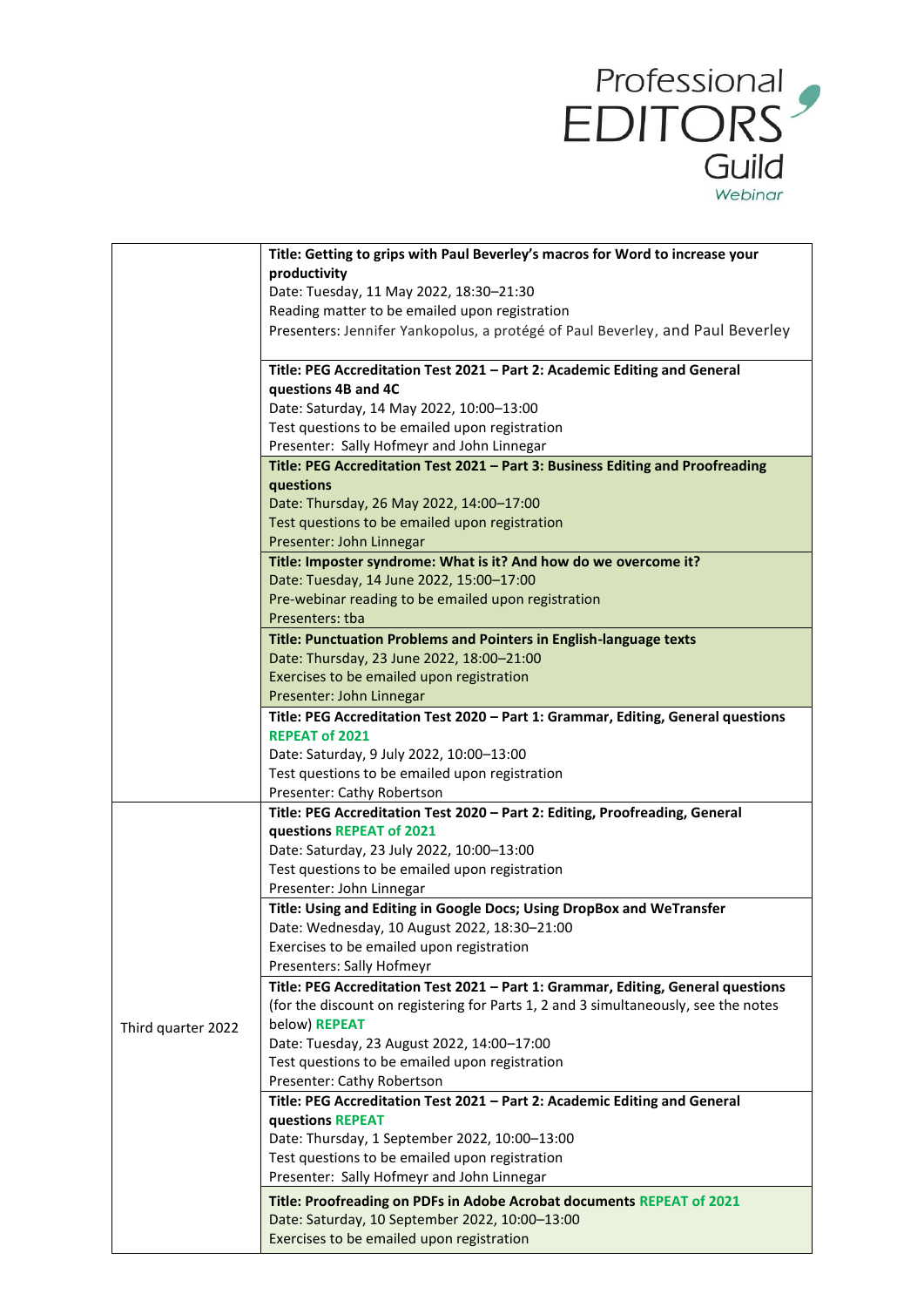

| Presenter: Laetitia Sullivan                                                    |
|---------------------------------------------------------------------------------|
|                                                                                 |
| Title: PEG Accreditation Test 2021 – Part 3: Business Editing and Proofreading  |
| questions REPEAT                                                                |
| Date: Tuesday, 13 September 2022, 17:00-20:00                                   |
| Test questions to be emailed upon registration                                  |
| Presenter: John Linnegar                                                        |
| <b>Title: Getting to Grips with English Grammar</b>                             |
| Date: Saturday, 17 September 2022, 10:00-13:00                                  |
| Exercises to be emailed upon registration                                       |
| Presenter: Barbara Hathorn and John Linnegar                                    |
| Title: From Idea to Book: The Book Publishing Process REPEAT of 2021            |
| Date: Saturday, 15 October 2022, 10:00-13:00                                    |
| Exercises to be emailed upon registration                                       |
| Presenter: Velly Hlongwane                                                      |
| Title: The Advantages for Freelancers of Writing Blogposts and for other Social |
| <b>Media</b>                                                                    |
| Date: tba                                                                       |
| Exercises to be emailed upon registration                                       |
| Presenters: tba                                                                 |

#### **Public holidays in 2022:**

Monday, 21 March: Human Rights Day Friday, 15 April: Good Friday Monday, 18 April: Family Day Wednesday, 27 April: Freedom Day Monday, 2 May: Workers' Day (1 May falls on a Sunday) Thursday, 16 June: Youth Day Tuesday, 9 August: National Women's Day Saturday, 24 September: Heritage Day Friday, 16 December: Day of Reconciliation Sunday, 25 December: Christmas Day Monday, 26 December: Day of Goodwill

#### **Deadline for registering for the 2022 Accreditation test**: Friday, 19 August 2022

**PEG Accreditation test week**: 18–25 September 2022

#### **Important notes:**

- **1. The dates and times of the webinars in this programme are subject to change at short notice or, where necessary, without notice.**
- **2. The first webinar on 5 February 2021, introducing Continuing Professional Development (CPD), PEG's accreditation scheme and how the webinars contribute to both will carry a fee of only R100, not the**